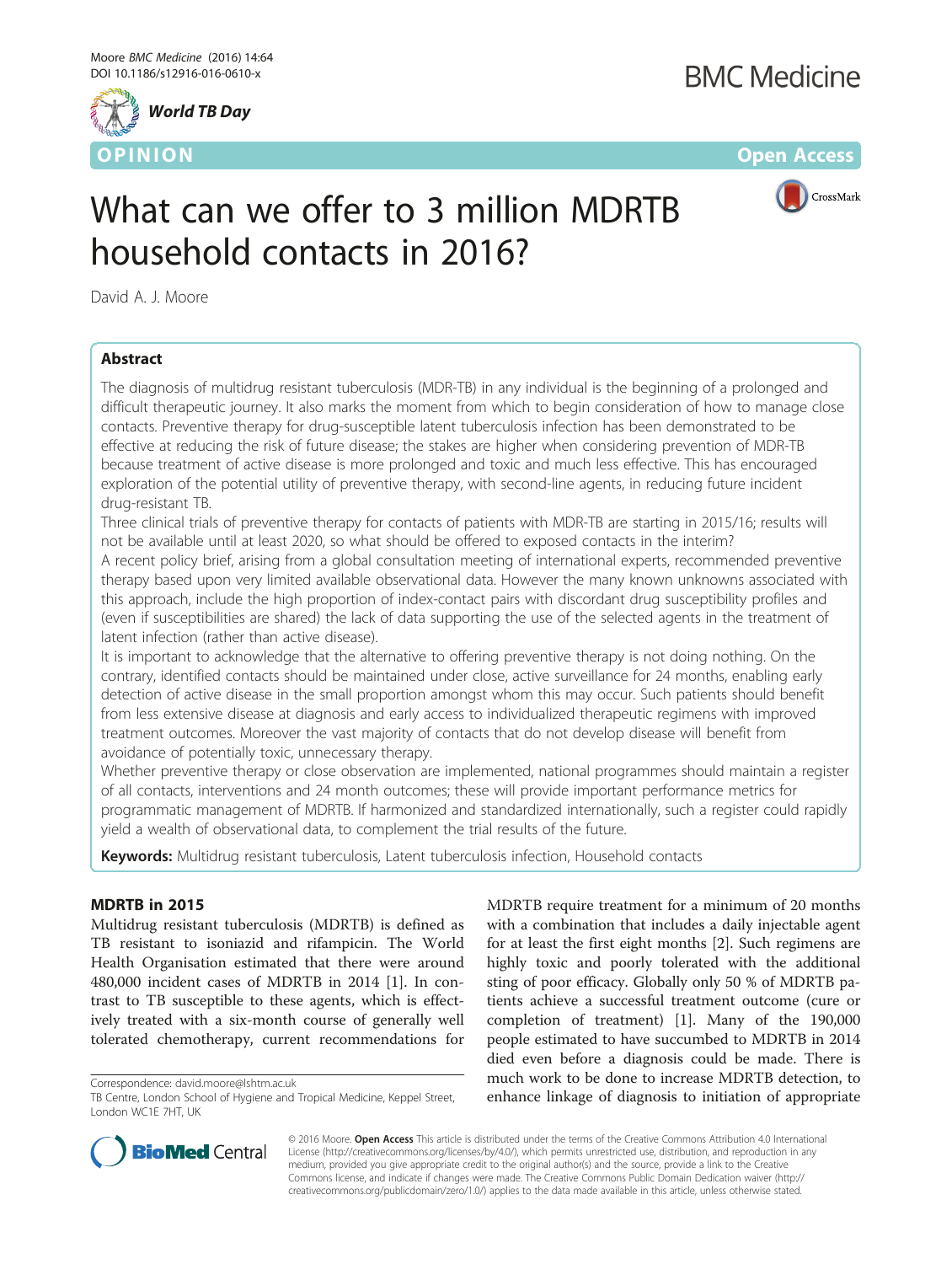treatment, and to improve efficacy and tolerability of MDRTB therapy. However there is cause for optimism. Scale-up of diagnostics for MDRTB continues, even if the goal of universal drug susceptibility testing (DST) still seems a distant, unaffordable aspiration, and new regimens [\[3](#page-4-0)] and agents [\[4](#page-4-0), [5\]](#page-4-0) for MDRTB therapy hold the promise that shorter, exclusively oral regimens may become the standard of care within a few years.

## The elephant in the room

That many more patients are being diagnosed with MDRTB each year is a good thing, representing much improved case ascertainment rather than necessarily a growing problem (though both may be true). Patients are more likely to receive appropriate therapy, reducing morbidity and mortality at the individual level and interrupting transmission earlier at the population level. However there is a responsibility that accompanies every MDRTB diagnosis that is currently being shirked by most national TB control programmes (NTPs), overwhelmed as they often are by competing priorities, and that is how to manage MDRTB-exposed household contacts.

Here, we are in a data desert, and guidance on prevention of MDRTB from the World Health Organisation is not particularly illuminating ("(1) Early detection and high quality treatment of drug susceptible TB, (2) early detection and high quality treatment of drug resistant TB, (3) effective implementation of infection control measures, (4) strengthening and regulation of health systems, (5) addressing underlying risk factors and social determinants" [\[2](#page-4-0)]).

As a minimum all household contacts should be identified and screened for active TB disease soon after index case diagnosis, and rapid drug susceptibility testing should be performed for all co-incident cases. The high yield of active case finding within TB-affected households [\[6](#page-4-0), [7](#page-4-0)] is particularly valuable if additional drug-resistant cases can be removed from the pool of infectious individuals sustaining transmission within the community. After identification of co-incident household cases the next step is to decide what, if anything, can be offered to the remaining MDR-exposed household contacts to manage their risk of future MDRTB.

## What are the options?

# Lessons from management of drug-susceptible latent infection

It is worth considering what can be learnt from the approach taken when the index case has drug susceptible disease. For close contacts of index cases known to have drug-susceptible TB (susceptible to rifampicin and isoniazid) who are deemed to be at high risk of progression to active disease – young children, HIV-infected, immunosuppressed – preventive therapy with isoniazid is recommended [[8, 9](#page-4-0)]. There is strong evidence that this affords good protection against subsequent TB disease in well-defined populations [[10\]](#page-4-0). In low incidence settings where the force of infection is low this is presumed to be mediated through sterilization of existing latent infection preventing reactivation disease, whereas in high burden settings waning efficacy after PT is discontinued [[11\]](#page-4-0) suggests that there may also be an effect mediated whilst taking therapy through prevention of the establishment of further infection on re-exposure [\[12\]](#page-4-0).

Most studies demonstrate that PT efficacy is greatest amongst subjects with a positive tuberculin skin test (TST) [[13\]](#page-4-0), though this is not a universal finding [\[14](#page-4-0)], Moreover the discourse about TST-negative subjects, particularly amongst patients with HIV, fails to adequately recognise that this group is a mix of those who can correctly be assumed to not have LTBI and those unable to mount a response to any antigen, not just tuberculin, by virtue of profound immunodeficiency and who may therefore be at particularly high risk of reactivation of unrecognised LTBI. Neither TST nor interferon-gamma release assays (IGRAs) serve us well in deciding who is at highest risk of future progression to active TB. Moreover the need for such a gateway test has been a major impediment to the scale-up of isoniazid preventive therapy [[15](#page-4-0)] as part of the World Health organisations "3 I s" for tackling HIV-associated TB. All of which is to say that in consideration of how to manage MDRTB household contacts, for whom the stakes may be somewhat higher, it should not be assumed that decision making necessarily starts with (flawed) testing for LTBI.

#### What then can be offered to MDRTB contacts?

An ideal preventive therapy regimen should include a second line agent(s) which is (1) effective against non- or slowly replicating organisms and (2) for which there is a high likelihood that the infecting strain is susceptible. On the first point it is noteworthy that had the mechanism of action of isoniazid [\[16\]](#page-4-0), a drug which only kills actively growing mycobacteria, been understood at the time it is doubtful it would ever have been proposed for preventive therapy. Arguably therefore, whilst intuitively desirable, this may not be an absolute requirement.

For the second point it comes down to probability, because there is currently no way to determine the drug susceptibility of the LTBI strain. What is the likelihood that the strain of an MDR contact with LTBI will have a drug susceptibility test (DST) profile that is no more resistant than that of the index case, and therefore potentially treatable with an agent(s) selected on the basis of index case DST? The only data we have is from studies of second cases amongst household contacts. Whilst it might be argued that these cases may not be representative of all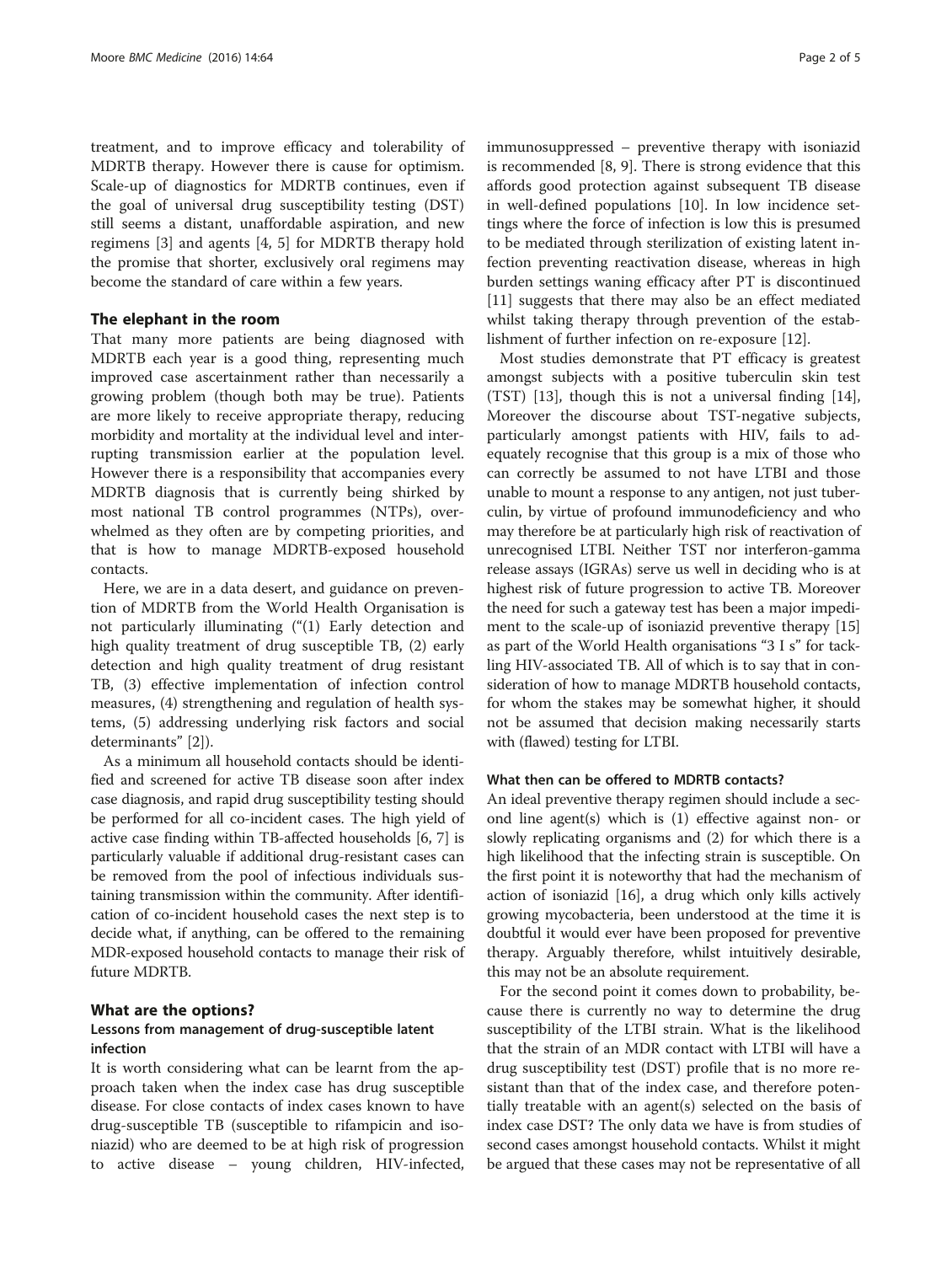MDR LTBI – drug resistance conferring mutations exacting a "fitness cost" on some infecting strains [[17](#page-4-0), [18](#page-4-0)], reducing their capacity for reactivation, and thus remaining invisible – the strains of those second cases are nevertheless precisely those that should be targeted.

Studies examining DST concordance (genotypic or phenotypic) between index MDRTB and subsequent incident TB cases in the same household have been largely conducted in high TB burden settings where the risk of infection outside the household is also important. The proportion of within-household second (rather than secondary) cases that do not share the index case DST varies widely (in studies with >10 DST pairs tested, concordance was 18, 60, 62, 72, 88 % [[19](#page-4-0)]), indicating infection was acquired elsewhere. Concordance is higher amongst closer contacts who share the same bedroom and contacts with HIV or diabetes and when the index case is smear-positive [\[7](#page-4-0)] but beyond this there is little data on characteristics of index case, contact, strain or household environment that help to estimate the likelihood that a contact will share the same strain.

Given the significantly lower efficacy and greater toxicity of second line agents used in the treatment of MDRTB it is essential that immediate DST be performed for all second cases to ensure the correct regimen is initiated. The implication for preventive therapy decisionmaking is also clear: it is incorrect to assume that a second line agent would be necessary for all MDRTB contacts with LTBI needing preventive therapy. However, conversely whilst isoniazid would not be expected to be effective in MDRTB LTBI, use of a second line agent effective against latent MDRTB strains should equally effectively sterilize non-MDR strains. Thus if the selected second line agent were well tolerated, the index-contact question becomes less about concordance and more about the much lower probability that the contact case harbours an LTBI strain which is more resistant than the index case. Tailored preventive therapy, selecting a drug by estimating the probability of strain susceptibility would pose a major operational challenge and since data on therapeutic efficacy will only be available for a few agents within the next 5-10 years such an approach would probably be better used to determine whether success is likely for the few drugs available.

#### What candidate agents may be suitable?

Several clinical trials of preventive therapy have been scheduled to commence in 2015 and 2016 (Table 1); protocol regimens and study populations have understandably evolved as observational evidence has grown and new agents have become available. Levofloxacin is the current poster-boy – available in a generic formulation, once daily dosing and well tolerated by all age groups [[20](#page-4-0)], with good anti-mycobacterial activity against susceptible strains. That one fifth of MDR strains tested in 2014 demonstrated quinolone resistance [\[1](#page-4-0)] (albeit only representing one quarter of globally notified cases) raises cause for concern about the long-term viability of use of this class of drug, which is widely available over the counter in many high TB burden countries. Interest in incorporating delamanid, a new nitroimidazole [\[5\]](#page-4-0), and one of two novel anti-tuberculosis agents approved in recent years, into the planned trials, highlights the reservations of investigators about both the long term durability of quinolone utility and biological plausibility about activity against nonreplicating organisms of agents that operate through interference with DNA gyrase [\[21\]](#page-4-0).

Disappointingly there does not seem to be a current appetite for a bolder, short duration option, such as has recently been demonstrated for drug-susceptible LTBI in which 12 doses of rifapentine plus isoniazid administered once weekly over 3 months performs as well as 270 doses of daily isoniazid over 9 months [\[22\]](#page-4-0).

However these trials ultimately finalise their intervention designs it is to be hoped that there will be an attempt at this early stage to harmonise subgroup eligibility criteria and collection of core treatment outcome data so that on completion all may contribute to a coherent body of evidence. Questions around operational feasibility, such as whether direct observation of therapy is needed or how to respond if quinolone resistance is subsequently identified in the index case, will also be key to understanding how to translate the research findings into future policy and practice.

# Trials will not start reporting until at least 2020 so how should MDRTB contacts be managed now?

This question was central to a meeting held in Dubai in April 2015 ("Global Consultation on Best Practices in the Delivery of Preventive Therapy for Households

Table 1 Randomised controlled trials of preventive therapy for MDRTB household contacts (HIV-infected or HIV-uninfected) expected to commence recruitment in 2015

| Name of trial | Location     | Population                         | Intervention and comparator | Months of treatment/<br>follow-up | Clinical trials registry # |
|---------------|--------------|------------------------------------|-----------------------------|-----------------------------------|----------------------------|
| TB CHAMP      | South Africa | Children <5 years                  | Levofloxacin vs. placebo    | 6/18                              | $\overline{\phantom{a}}$   |
| PHOENix       | ACTG sites   | All contacts (Adults and children) | Delamanid vs. isoniazid     | 6/22                              | $\overline{\phantom{a}}$   |
| V-OUIN        | Vietnam      | All contacts (Adults and children) | Levofloxacin vs. placebo    | 6/30                              | ACTRN12616000215426        |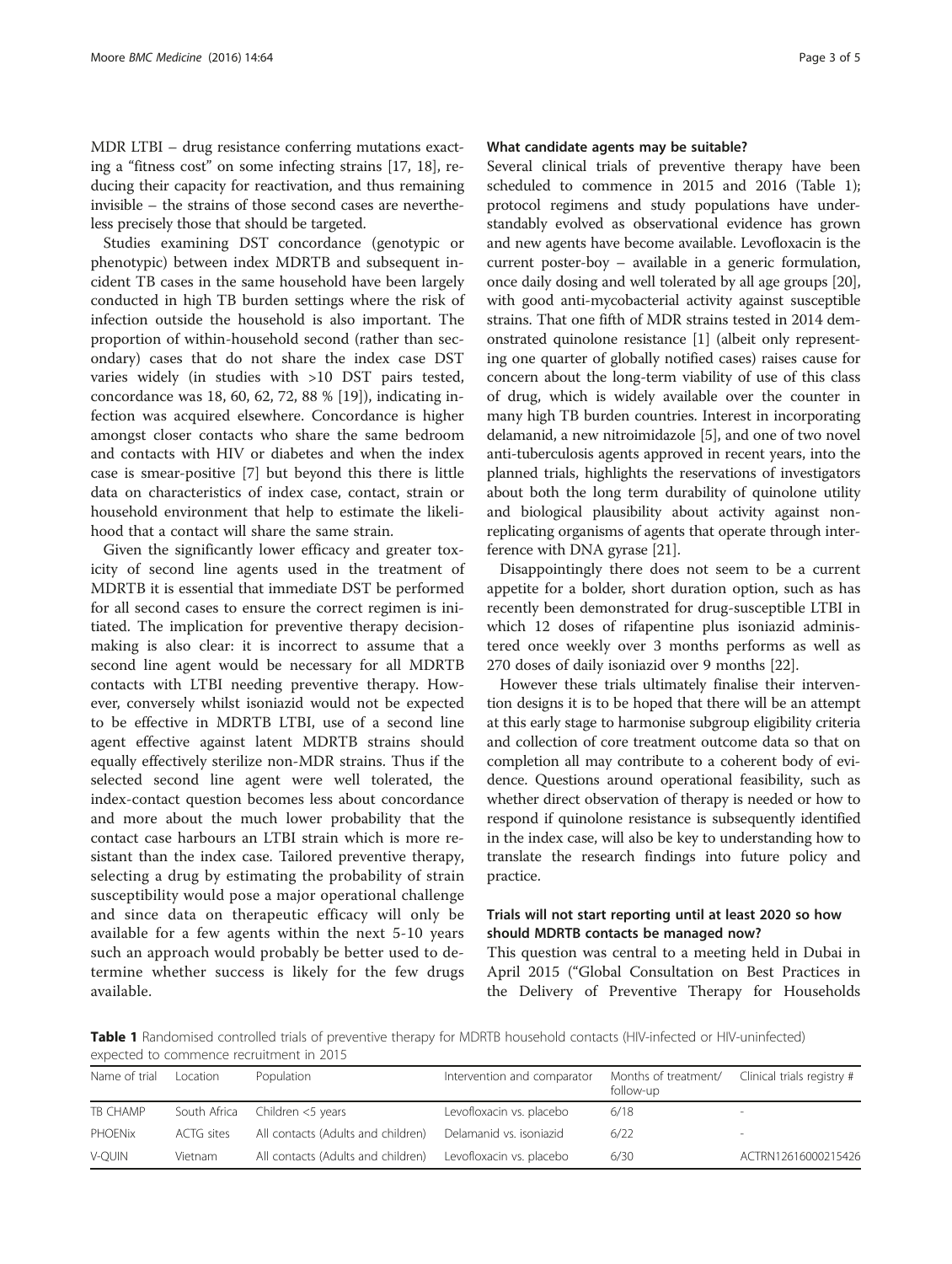Exposed to Drug-Resistant Tuberculosis"), from which a policy brief was published in November 2015 [\[23](#page-4-0)]. Following review and discussion of published and unpublished data a set of seven guiding principles was laid out: (1) define common terms, (2) identify all household contacts, (3) evaluate all exposed individuals for TB disease, (4) offer treatment for MDRTB infection, (5) follow all exposed individuals for at least 18 months, (6) build a programmatic strategy to treat MDRTB infection, (7) learn from the experiences in treating DS-TB infection. The treatment recommended, based upon the majority opinion of the gathered experts, was a fluoroquinolone for at least 6 months either alone or in combination with ethambutol or ethionamide (according to index case DST profile). In total the observational data reports upon 650 patients treated with a wide variety of regimens, at least one third of whom received three agents for six months and another third who received pyrazinamide-containing regimens with high toxicityrelated discontinuation (thus pyrazinamide is not recommended). The remaining 256 preventive therapy treated patients thus represent the global experience upon which the drug treatment recommendations are made, on data from observational, often retrospective studies, without adequate comparator control groups.

#### What alternatives to preventive therapy can be offered?

The presentation of recommendations [[23](#page-4-0)] in the highquality-evidence vacuum is to be welcomed, particularly when they are the considerations of a group representing most of the global experience and interest in addressing this issue. However the alternative to preventive therapy, on which considerable emphasis is placed in the policy brief, is not to do nothing at all. On the contrary, every identified contact should be registered and actively followed up for 2 years (the period of maximum risk) to enable early detection of active TB disease and rapid initiation of appropriate DST-directed therapy.

Previously, the typical patient with MDRTB will have endured months to years of ineffective treatment with a clinical presentation characterised by significant systemic illness (cachexia, anaemia), extensive lung damage with sanctuary sites hard to reach with drug therapy, and high mycobacterial bacillary burden. The adage that prevention is better than cure would clearly apply in this situation – even a modestly effective preventive regimen that could avert the drug toxicity, patient morbidity and mortality, community-level transmission and health system cost would be worthwhile.

However the growing availability of DST should drive the "typical" patient towards a less advanced disease phenotype at the onset of MDRTB therapy, which intuitively should translate into higher rates of treatment success (even if data demonstrating this effect are so far lacking (Harris RC, Allen V, Miller AJP, et al: A systematic review of the effect of early versus late treatment initiation on the outcomes of patients treated for multidrug resistant tuberculosis, submitted)). Moreover patients identified within a few months of symptom onset by virtue of close NTP surveillance may respond very well to MDRTB treatment (with shorter duration of infectiousness), including with the shorter regimens. This, and the recognition that 90 % of contacts will never progress to active disease and thus would receive preventive therapy unnecessarily, shifts the risk-benefit balance back towards close contact surveillance rather than preventive therapy of unknown efficacy. This also plays into the question of which contacts should be offered preventive therapy – people living with HIV, young children, all contacts? The number needed to treat to prevent a single case rapidly increases in the absence of risk factors for progression.

# Conclusions - what should national TB control programmes be doing now?

For now, early diagnosis and treatment remains the key to minimizing MDRTB morbidity and transmission. In this regard the high yield of co-prevalent active disease in household contacts and the high incidence of active disease in the two years following index case diagnosis are low-hanging fruit [\[19](#page-4-0)].

All household contacts should be identified and entered into a national registry as an integral element of the management of each patient treated for MDRTB. Future MDRTB management might better be conceived as household-centred rather than patient-centred care. The level of sophistication required to deliver MDRTB treatment includes IT capability into which an electronic registry could readily be incorporated. Ideally an internationally agreed minimum dataset for such a registry should be established and, with appropriate data protection safeguards, a curated internationally coordinated database could be developed and offered to countries.

All contacts should then be followed-up for two years from the date of index case diagnosis, whether offered and/or receiving preventive therapy or not. The form of follow up could include symptom screening, sputum culture or Xpert MTB/RIF or radiology as decided locally according to resource availability; contact frequency, even if only for a quick symptom screen, should be at least quarterly to maximise the chance of early diagnosis. All investigations, diagnoses, therapies and outcomes could be readily collected into the registry, which would rapidly become both an auditable resource generating metrics by which NTPs could evaluate their programmatic management of drug resistant tuberculosis (PMDT) and a valuable source of detailed, systematically collected, unbiased observational data. At an international level every MDRTB